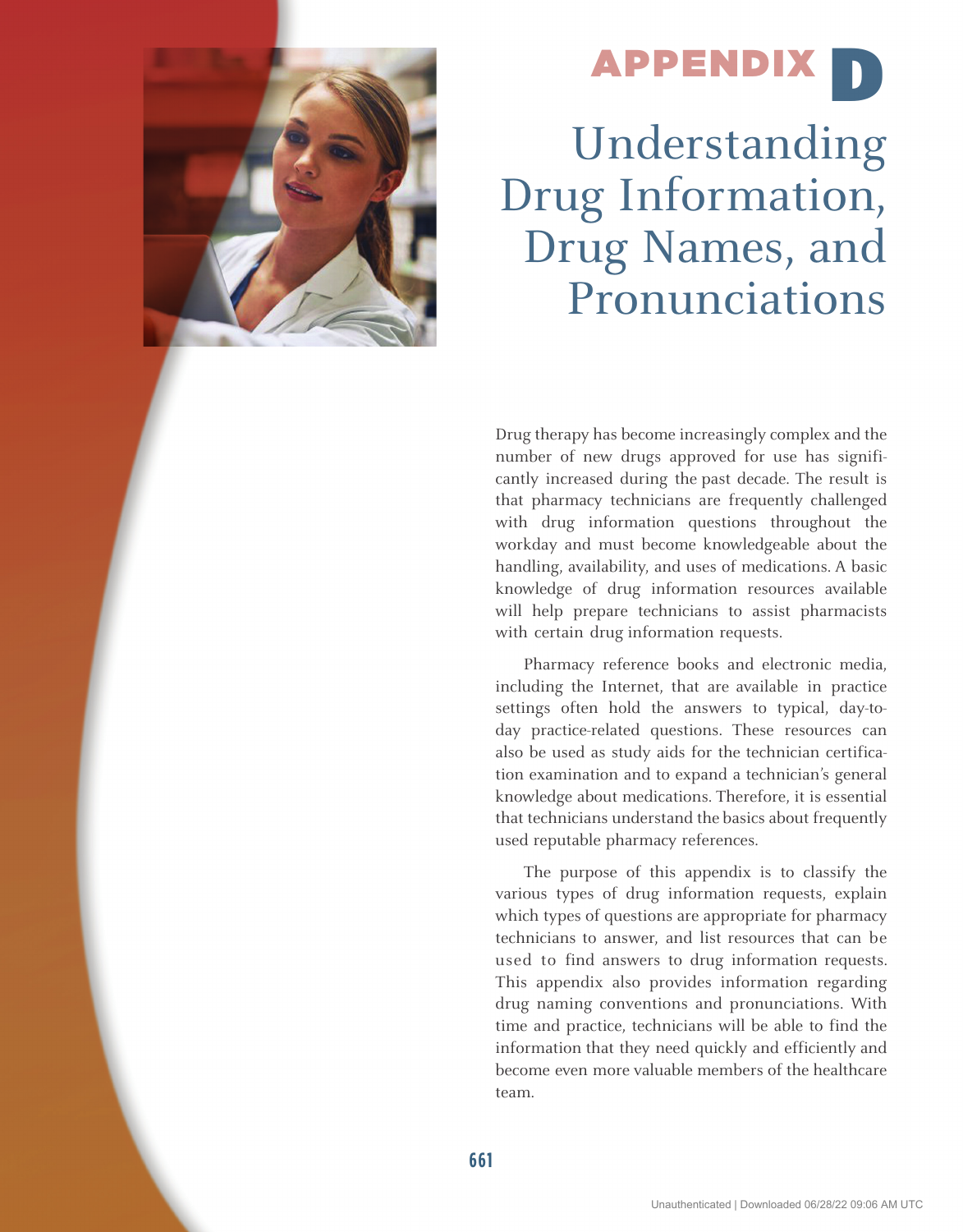## **THE DRUG INFORMATION REQUEST**

A drug information request is simply a question regarding a medication. The person requesting the information, the requestor, can be a nurse, doctor, other healthcare professional, or patient. The request might be asked over the telephone, in person, or via fax or e-mail. The request may be simple, requiring little time to research and answered quickly, such as "What is the generic name of Lipitor?" Other requests may be complicated, requiring a significant amount of research before they can be answered, such as "What is the safety of fluoxetine (Prozac) in pregnancy?"

Before responding to a drug information request, technicians must clearly differentiate questions that fall within their scope of practice. In general, if a question requires specific knowledge about a medication and/ or professional judgment, it should be answered by a pharmacist. An example is a patient wanting to know whether he or she is experiencing a side effect from a medication. The pharmacist needs to obtain patientspecific information, research whether the medication could cause the side effect, and use his or her professional judgment to determine whether the side effect could be due to the medication or something else going on with the patient. In some cases, the distinction between the two types of questions may not be apparent. If there is any doubt about the nature of the question, the technician should defer the question to the pharmacist.

It is important to identify the person initiating the request, and when the request comes over the telephone, to obtain contact information (phone, pager, fax, etc.) in case the person needs to be called back. The search for and response to drug information requests will differ depending on who requests the information. Knowing information about the requestor, including his or her training and knowledge of the subject, will impact the final response and how it is given. For example, if a pharmacist is asked how the drug ondansetron (Zofran) works, he or she would respond differently if the request was from a patient compared to a physician. When answering questions from patients, medical terminology should be avoided, and the response should be put into language that patients can understand. The answer

would be more in-depth to a physician, and written information might also be provided. Obtaining information about the purpose of the request will help to determine the needs of the requestor and whether it involves clinical judgment, requiring the expertise of a pharmacist. It will also make the search for information more efficient. It is important to find out if the information is for general knowledge or if it pertains to a specific patient. If the question involves a specific patient, the pharmacist will need to obtain background information to respond to the question. For example, if a physician asks what the dose of gabapentin (Neurontin) is, the pharmacist needs to know if it is for a specific patient and, if so, what the indication is, the patient's age, kidney function, other medications, allergies, etc.

The urgency of the request and the extent of information needed should also be determined so that an appropriate amount of time is allotted to answer the request. Often, part of the question can be answered initially (if needed urgently), with the remainder of the answer provided later, allowing time to research a more thorough response. For example, a physician calls and wants to know if the pharmacy stocks a new drug that has recently been Food and Drug Administration (FDA) approved. Upon further questioning, it is discovered that she has a patient in her office that might benefit from the drug and she needs to know if the drug is available. She would also like some written information about the drug. This is an urgent request, and the initial answer is no, the drug is not stocked in the pharmacy and does not appear to be available at the wholesaler yet. Because the drug is not even available yet, the request is no longer urgent. The technician can call the wholesaler and/or the manufacturer to find out when the drug will be available and the pharmacist can gather information about the new drug and follow up with the physician at a later time.

After information is gathered about the request and the requestor, it is helpful to identify the type of question that is asked, or to classify the request. Classifying the type of request helps to narrow the search and make the search process more efficient. Many of the questions that technicians encounter fall into the categories outlined in **Table D-1**.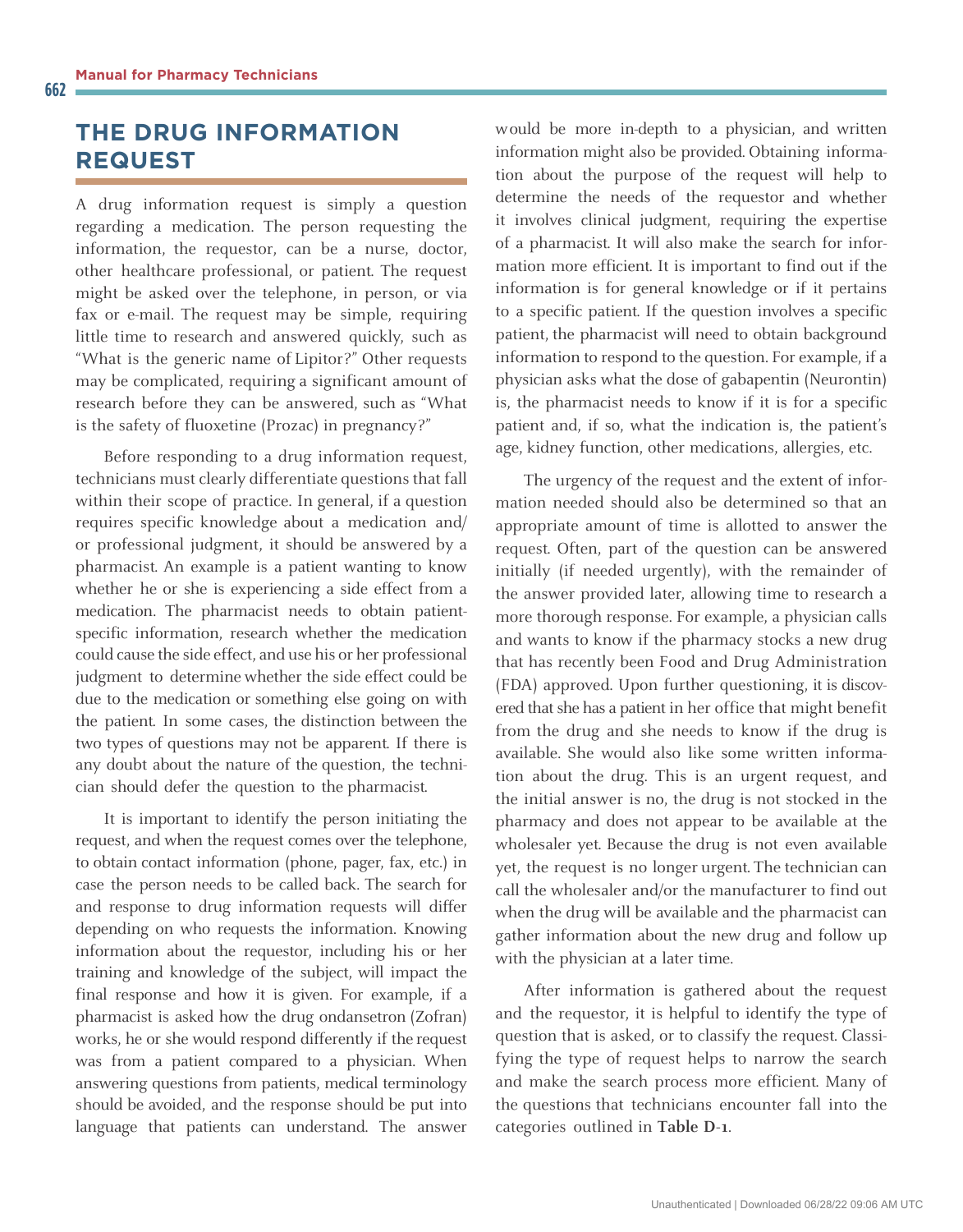## **Table D-1. Classifications of Drug Information Questions Answered by Technicians**

| <b>Question</b><br><b>Classification</b> | <b>Examples</b>                                                                                                                                                                                                                                                                                                                                                                                            |
|------------------------------------------|------------------------------------------------------------------------------------------------------------------------------------------------------------------------------------------------------------------------------------------------------------------------------------------------------------------------------------------------------------------------------------------------------------|
| General                                  | What is the brand name of warfarin?<br>Do Naprosyn and Aleve contain the same active ingredient?<br>Who manufactures Humira?<br>Is Prilosec available in a generic? Is it a prescription or over-the-counter (OTC) product?<br>Where can I find the phone number for Allergan?<br>When will the patent for Trintellix expire?<br>Where can I find the Vaccine Information Sheet for the influenza vaccine? |
| <b>Availability and Cost</b>             | Which dosage forms of Imitrex do you have in stock?<br>Is Zoloft available in a liquid? What size and concentration is available?<br>What are the prices of Adalat CC and Procardia XL?<br>How long it the shortage of albumin expected to last?                                                                                                                                                           |
| Storage and Stability                    | Should enoxaparin be stored in the refrigerator?<br>How long is a flu shot stable after it is drawn up in a syringe?                                                                                                                                                                                                                                                                                       |
| Calculations                             | How many milliliters are in an ounce?<br>How many milliliters of azithromycin are needed for a 5-day course of therapy?                                                                                                                                                                                                                                                                                    |
| Preparation                              | How should ampicillin injection be reconstituted?<br>What is the recipe for spironolactone suspension?                                                                                                                                                                                                                                                                                                     |

## **CONDUCTING THE SEARCH: CHOOSING THE RIGHT REFERENCES**

There are many drug information resources available. The key to answering questions quickly and accurately is to know where the necessary information is likely to be found. Not all references contain every possible answer to every drug information question. At times, it may be difficult to find a reference that contains the information that you are seeking. Pharmacists may use multiple resources to validate the information that is found, such as the dose of a medication for a pediatric patient or the significance of a drug interaction. As part of a systematic search strategy, tertiary references are used first, then secondary references, and, finally, primary references

Tertiary references include print or electronic textbooks (e.g., compendia such as American Hospital Formulary Service Drug Information (AHFS DI), Micromedex, or Lexi-Comp handbooks; review articles; or information found on the Internet). Secondary references include indexing systems such as PubMed/

Medline, which provides a list of journal articles on the topic that is being searched. Primary references are original research articles published in scientific journals, such as the *American Journal of Health-System Pharmacists* (*AJHP*) or the *Journal of the American Pharmacists Association* (*JAPhA*).

Drug information databases are integrated within many computer systems and automated dispensing cabinets, offering drug information directly at the point of care. There are many references that are also available as mobile phone apps. Other resources include pharmaceutical manufacturers and specialized drug and poison information centers. **Table D-2** lists examples of commonly used drug information resources and a summary of the type of information contained in the resources.

#### **Internet**

The Internet is a useful source for drug information when used appropriately. Pharmaceutical manufacturers often have reputable sites because they should only have FDA-approved content on them. Government sites are usually reputable because experts have

**663**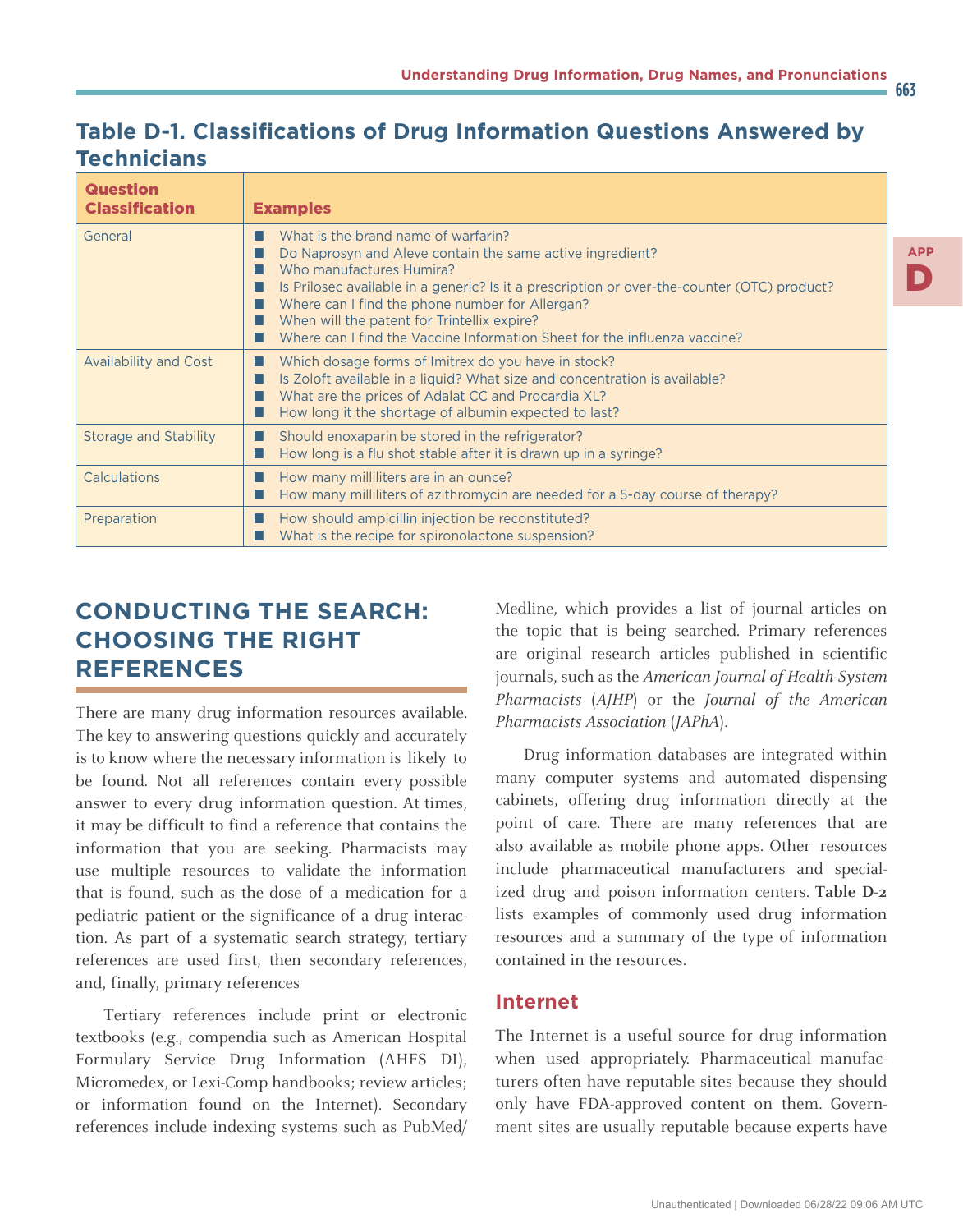# **Table D-2. Commonly Used Drug Information Resources**

| <b>Resource</b>                                                         | <b>Publisher</b>         | <b>Description</b>                                                                                                                                                                  |
|-------------------------------------------------------------------------|--------------------------|-------------------------------------------------------------------------------------------------------------------------------------------------------------------------------------|
| <b>AHFS Drug Information</b>                                            | <b>ASHP</b>              | General drug information (drug monographs and<br>therapeutic guidelines) in print and electronic<br>formats                                                                         |
| <b>AHFS Clinical Drug Information</b>                                   | <b>ASHP</b>              | General drug information (combines AHFS DI, off-<br>label drug use, current drug shortage information,<br>real-time drug and safety updates) in an interactive<br>electronic format |
| Lexicomp<br><b>Drug Information Handbook</b>                            | <b>Wolters Kluwer</b>    | Available as print handbooks, online, and mobile<br>drug information with an interactive drug interac-<br>tions tool                                                                |
| Pediatric & Neonatal Handbook<br><b>International Trade Names Index</b> |                          | Provides general drug information and specialty<br>information for pediatrics and oncology                                                                                          |
| Drug Information Handbook for Oncology                                  |                          |                                                                                                                                                                                     |
| <b>Facts &amp; Comparisons eAnswers</b>                                 | <b>Wolters Kluwer</b>    | Online drug information database with drug mono-<br>graphs and comparative charts                                                                                                   |
| <b>Drug Facts and Comparisons</b>                                       |                          |                                                                                                                                                                                     |
| A to Z Drug Facts                                                       |                          | Additional modules for off-label drug use, drug use<br>in pregnancy and lactation, natural products, and<br>manufacturer index and contact information                              |
| <b>Off-Label Drug Facts</b>                                             |                          |                                                                                                                                                                                     |
| <b>Brigg's Drugs in Pregnancy and Lactation</b>                         |                          |                                                                                                                                                                                     |
| <b>Natural Products Database</b>                                        |                          |                                                                                                                                                                                     |
| Manufacturer Index                                                      |                          |                                                                                                                                                                                     |
| <b>Clinical Pharmacology</b>                                            | Elsevier/Gold Standard   | Online drug information database with drug mono-                                                                                                                                    |
| <b>Trissel's 2 Clinical Pharmaceutics</b>                               |                          | graphs for general drug information                                                                                                                                                 |
| MedCalc 3000                                                            |                          | Additional modules available for injectable and<br>extemporaneous compounded products, clinical<br>calculators, and global drug name directory                                      |
| <b>Index Nominum</b>                                                    |                          |                                                                                                                                                                                     |
| Micromedex                                                              | <b>IBM Watson Health</b> | Online drug information interactive database for<br>general and specific drug information                                                                                           |
| <b>Drug Information</b>                                                 |                          | Drug monographs, IV compatibility, drug interac-                                                                                                                                    |
| <b>NeoFax and Pediatrics</b>                                            |                          | tions, price and availability, patient information,<br>toxicology                                                                                                                   |
| CareNotes patient information                                           |                          |                                                                                                                                                                                     |
| <b>Red Book</b>                                                         |                          |                                                                                                                                                                                     |
| <b>Toxicology Management</b>                                            |                          |                                                                                                                                                                                     |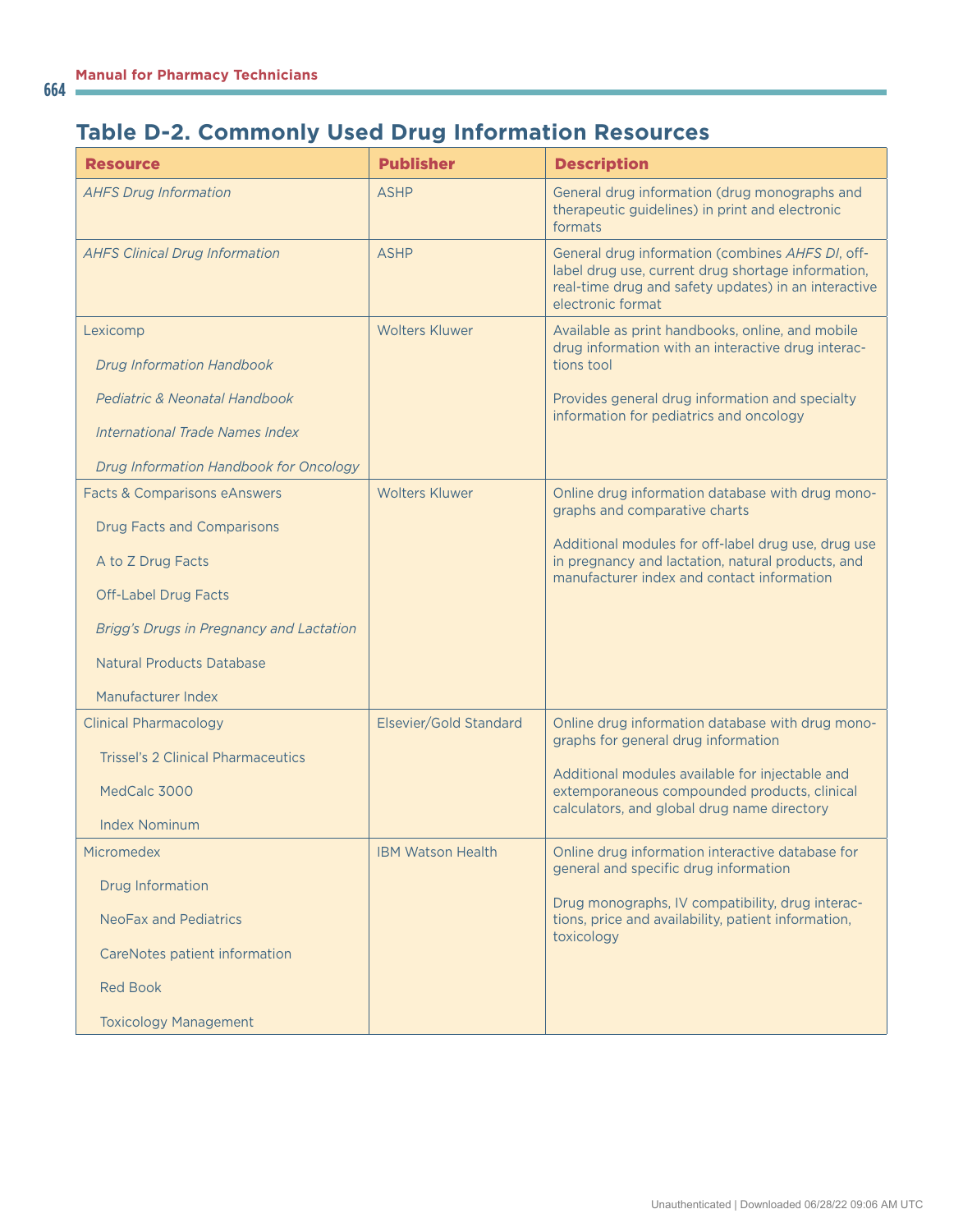| <b>Resource</b>                                                                     | <b>Publisher</b>                                         | <b>Description</b>                                                                                                                                                                                                                        |
|-------------------------------------------------------------------------------------|----------------------------------------------------------|-------------------------------------------------------------------------------------------------------------------------------------------------------------------------------------------------------------------------------------------|
| Drugs.com                                                                           | Drugs.com                                                | Comprehensive online drug information on<br>prescription, OTC, and natural products                                                                                                                                                       |
|                                                                                     |                                                          | Contains a drug database, pill identifier, interac-<br>tions checker, patient information, a pharmaceu-<br>tical company database, and other features                                                                                     |
| United States Pharmacopeia and the<br><b>National Formulary (USP-NF)</b>            | The United States Phar-<br>macopeial Convention          | The USP contains monographs for drugs, dosage<br>forms, and compounded preparations                                                                                                                                                       |
|                                                                                     |                                                          | The NF contains excipient monographs                                                                                                                                                                                                      |
|                                                                                     |                                                          | This reference is the official compendia for drugs<br>marketed in the United States, and drugs must<br>conform to the standards in this reference                                                                                         |
| The Orange Book: Approved Drug Products<br>with Therapeutic Equivalence Evaluations | <b>US Food and Drug</b><br><b>Administration (FDA)</b>   | Drug products approved by the FDA, including<br>therapeutic equivalence evaluations for multisource<br>prescription products, as well as biologics, discon-<br>tinued drugs, OTC drug products, and patent and<br>exclusivity information |
| <b>USP Dictionary of US Adopted Names and</b><br><b>International Drug Names</b>    | The United States Phar-<br>macopeial Convention<br>(USP) | Illustrations of chemical structures and names of<br>nonproprietary drugs in the United States and<br>other countries as well as a pronunciation guide                                                                                    |
| Physician's Desk Reference (PDR)                                                    | PDR, LLC                                                 | Drug prescribing information and tablet identifica-<br>tion in print, online, and mobile options                                                                                                                                          |
| Pediatric Injectable Drugs: The Teddy Bear<br><b>Book</b>                           | <b>ASHP</b>                                              | Injectable drug information specifically addressing<br>issues unique to pediatric patients                                                                                                                                                |
| Handbook on Injectable Drugs                                                        | <b>ASHP</b>                                              | Compatibility, stability, storage, and preparation of<br>injectable drugs                                                                                                                                                                 |
| <b>King Guide to Parenteral Admixtures</b>                                          | <b>King Guide Publications</b>                           | Stability and compatibility data for injectable drugs                                                                                                                                                                                     |
| <b>Extended Stability for Parenteral Drugs</b>                                      | <b>ASHP</b>                                              | Stability of injectable drugs beyond the usual<br>24-hour limit for alternate infusion sites                                                                                                                                              |
| Trissel's Stability of Compounded Formula-<br>tions                                 | <b>APhA</b>                                              | Stability information of drugs compounded for oral,<br>enteral, topical, ophthalmic, and other specialized<br>preparations                                                                                                                |
| <b>Natural Medicines</b>                                                            | <b>Therapeutic Research</b><br>Center                    | Evidence-based database of information on safety<br>and effectiveness of natural medicines and alterna-<br>tive therapies                                                                                                                 |
| <b>Pharmacist's Letter</b>                                                          | <b>Therapeutic Research</b><br>Center                    | Drug information, drug comparisons charts,<br>pharmacy practice and disease-related charts and<br>guidelines, latest clinical trial results, patient educa-<br>tion, and best practice information                                        |
| Pharmacy Technician's Letter                                                        | <b>Therapeutic Research</b><br>Center                    | Technician tutorials for essential skills, error preven-<br>tion, dispensing, and patient-oriented resources,<br>latest news and research                                                                                                 |
| Handbook of Nonprescription Drugs: An<br>Interactive Approach to Self-Care          | APhA                                                     | Nonprescription drugs, nutritional supplements,<br>medical foods, and complementary therapies, and<br>nondrug and preventive care                                                                                                         |

**665**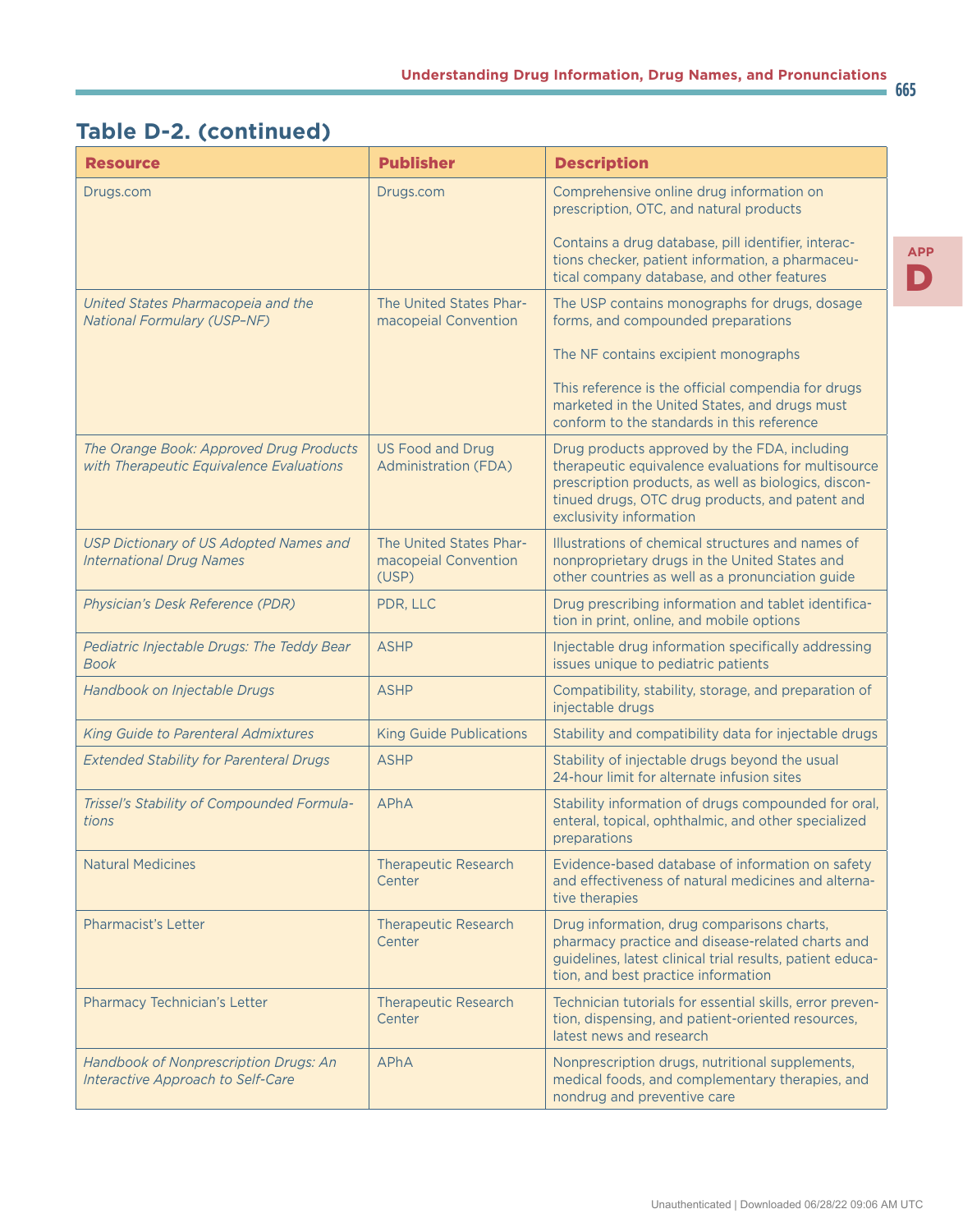| <b>Resource</b>                                                                 | <b>Publisher</b>                                                                                           | <b>Description</b>                                                                                                        |
|---------------------------------------------------------------------------------|------------------------------------------------------------------------------------------------------------|---------------------------------------------------------------------------------------------------------------------------|
| <b>Poison Control Centers</b>                                                   | American Association of<br><b>Poison Control Centers</b><br>(AAPCC; 800-222-1222)                          | In case of poisoning or if overexposure occurs, a<br>poison control center should be called                               |
|                                                                                 |                                                                                                            | Callers will be automatically routed to their local<br>poison control center 24 hours a day, 7 days a week                |
|                                                                                 |                                                                                                            | Local poison control centers have valuable<br>resources and training materials for poison preven-<br>tion activities      |
| Safety Data Sheets (SDS), formerly called<br>Material Safety Data Sheets (MSDS) | Available directly from<br>manufacturers; various<br>online sites offer limited<br>access or subscriptions | Information on the potential hazards associated<br>with a material or product, safe use and spill-<br>handling procedures |
|                                                                                 | Refer to employer for<br>information on how to<br>access                                                   |                                                                                                                           |

IV = intravenous, OTC = over-the-counter.

reviewed the information and there is no conflict of interest (i.e., they aren't selling anything). Pharmacy and medical organizations often have their information reviewed by experts in the particular field and are therefore considered reputable. Commercial or personal sites can contain erroneous and/or misleading information, especially if a product is being sold. Information found on the Internet should always be evaluated for believability, the validity of the source, accuracy, supporting evidence, and timeliness. **Table D-3** lists useful websites that can be accessed for drug information, including a brief description of what each site contains.

#### **Drug Names**

The Food, Drug, and Cosmetics Act requires that all drugs have an "established name," or a nonproprietary name, other than the chemical name. The United States Adopted Names (USAN) Council establishes nonproprietary names for drugs and biological substances. The United States Pharmacopeial Convention (USP), FDA, American Medical Association, and American Pharmacists Association participate in the USAN Council. The USP Nomenclature Expert Committee usually accepts the nonproprietary names adopted by the USAN.<sup>1</sup> The Nomenclature committee also develops and maintains a *Pronunciation Guide* for drug substances and excipients, which is used by USAN.<sup>2</sup>

Oversight of brand names is the responsibility of FDA, which works with the applicants (drug manufacturers) when reviewing and approving New Drug Applications, Abbreviated New Drug Applications, and Biologics License Applications. The FDA division responsible for reviewing and approving new product names is the Division of Medication Error Prevention and Analysis (DMEPA) and the Office of Prescription Drug Promotion (OPDP). The DMEPA's focus is on safety, comparing proposed names to existing ones to determine the likelihood for confusion. The OPDP focuses on reviewing names that could lead someone to draw an overly positive conclusion about the products' benefits. They assess whether a name might overstate the product's efficacy, imply minimized risk, broaden product indications or make unsubstantiated superiority claims.

Despite this review prior to marketing, medication errors can occur due to similar names. Healthcare professionals are encouraged to report drug names that have the potential to or have contributed to medica-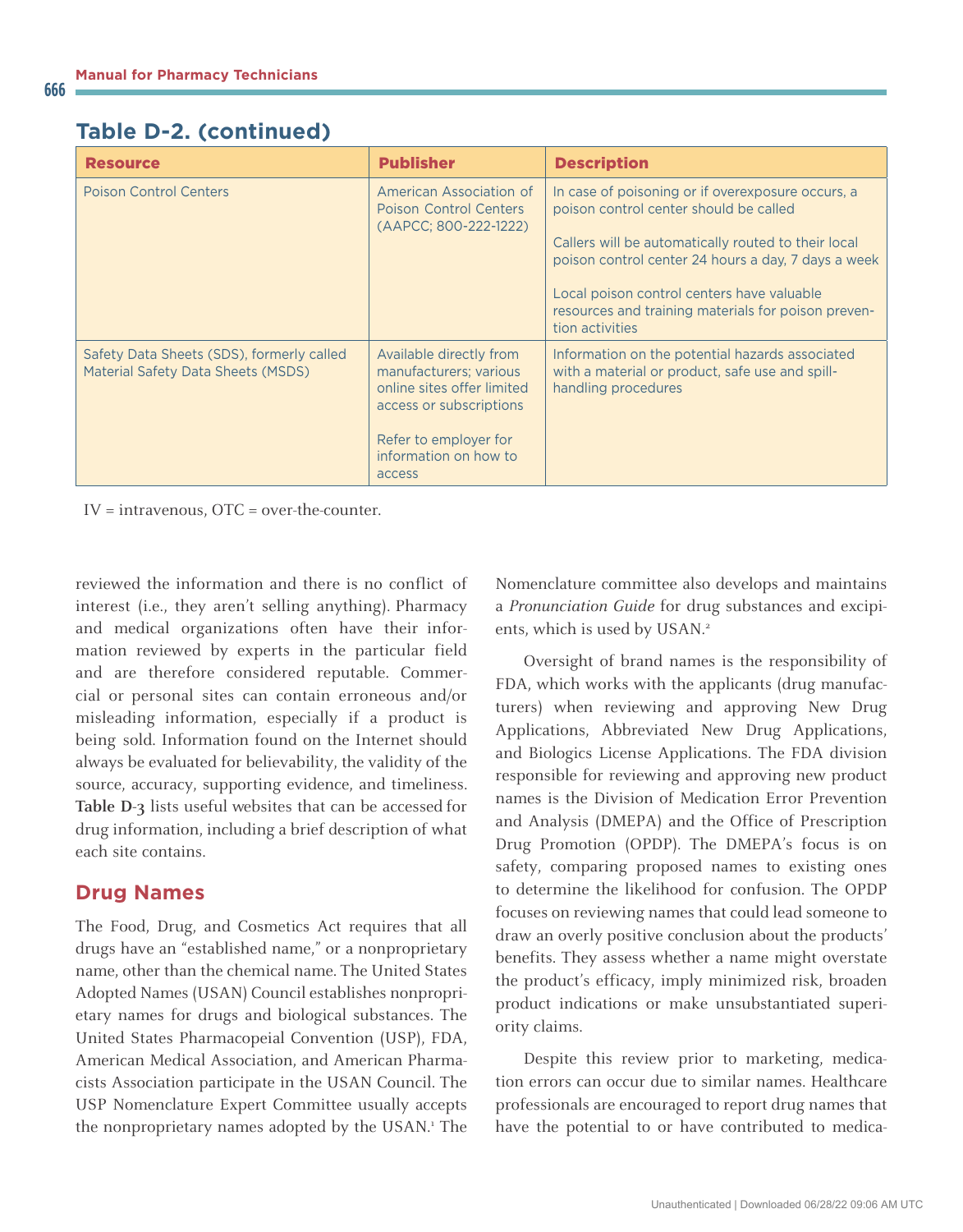# **Table D-3. Useful Websites for Obtaining Drug Information**

| <b>Website Name</b>                                                         | <b>Description</b>                                                                                                                                                    | <b>Address (URL)</b>                                                      |
|-----------------------------------------------------------------------------|-----------------------------------------------------------------------------------------------------------------------------------------------------------------------|---------------------------------------------------------------------------|
| <b>US Food and Drug Administration</b><br>(FDA)                             | Home page for the FDA; contains<br>numerous useful links for consumers<br>and healthcare professionals                                                                | www.fda.gov/default.htm                                                   |
| Drugs@FDA: FDA Approved Drug<br><b>Products</b>                             | Information about FDA-approved drugs;<br>complete prescribing information and<br>approval history                                                                     | www.accessdata.fda.gov/scripts/cder/<br>daf/index.cfm                     |
| REMS @ FDA: Approved Risk Evaluation<br>and Mitigation Strategies (REMS)    | Links to REMS for individual drugs that<br>are required by FDA to have a REMS<br>to ensure that the benefits of a drug or<br>biologic product outweigh the risks      | www.accessdata.fda.gov/scripts/cder/<br>rems/index.cfm                    |
| <b>Medication Guides</b>                                                    | Links to FDA-approved Medication<br>Guides                                                                                                                            | www.accessdata.fda.gov/scripts/cder/<br>daf/index.cfm?event=medguide.page |
| <b>FDA Drug Shortages</b>                                                   | Information about current and resolved<br>drug shortages and discontinuations<br>reported to FDA                                                                      | www.accessdata.fda.gov/scripts/drug-<br>shortages/default.cfm             |
| <b>FDA Drug Recalls</b>                                                     | Links to voluntary drug recalls taken by<br>companies to remove a defective drug<br>product from the market                                                           | www.fda.gov/Drugs/DrugSafety/<br>DrugRecalls/default.htm                  |
| MedWatch: The FDA Safety Information<br>and Adverse Event Reporting Program | Information from FDA about safety<br>information regarding medical products;<br>one can report a problem here also                                                    | www.fda.gov/Safety/MedWatch/default.<br>htm                               |
| Centers for Disease Control and Preven-<br>tion (CDC)                       | Home page for the CDC; informa-<br>tion about diseases and conditions,<br>vaccines, traveler's health, emergency<br>preparedness, and other topics                    | www.cdc.gov                                                               |
| <b>CDC Vaccine Information Statements</b>                                   | Link to Vaccine Information Statements<br>(VIS) that explain the risks and benefits<br>of vaccines                                                                    | www.cdc.gov/vaccines/hcp/vis/index.<br>html                               |
| <b>CDC Immunization Schedules</b>                                           | Information on recommended vaccina-<br>tion schedules for adults and pediatrics<br>and other resources                                                                | www.cdc.gov/vaccines/schedules/index.<br>html                             |
| National Institutes for Health (NIH)                                        | Home page for the NIH; information<br>about health topics, clinical trials, and<br>the various divisions of the NIH                                                   | www.nih.gov                                                               |
| <b>US National Library of Medicine:</b><br><b>DailyMed</b>                  | Official provider of FDA label infor-<br>mation (package inserts) of drugs<br>marketed in the United States                                                           | https://dailymed.nlm.nih.gov/dailymed/                                    |
| <b>US National Library of Medicine:</b><br>PubMed                           | PubMed is a searchable database of<br>millions of citations for biomedical<br>literature from MEDLINE, life science<br>journals, and online books                     | www.ncbi.nlm.nih.gov/pubmed/                                              |
| <b>US National Library of Medicine:</b><br><b>MedlinePlus</b>               | MedlinePlus is a website for consumers<br>with information about diseases, condi-<br>tions, health topics, drugs and supple-<br>ments; also contains videos and tools | https://medlineplus.gov                                                   |
| US National Library of Medicine: Clini-<br>calTrials.gov                    | A database of clinical trials being<br>conducted around the world                                                                                                     | www.clinicaltrials.gov                                                    |

**667**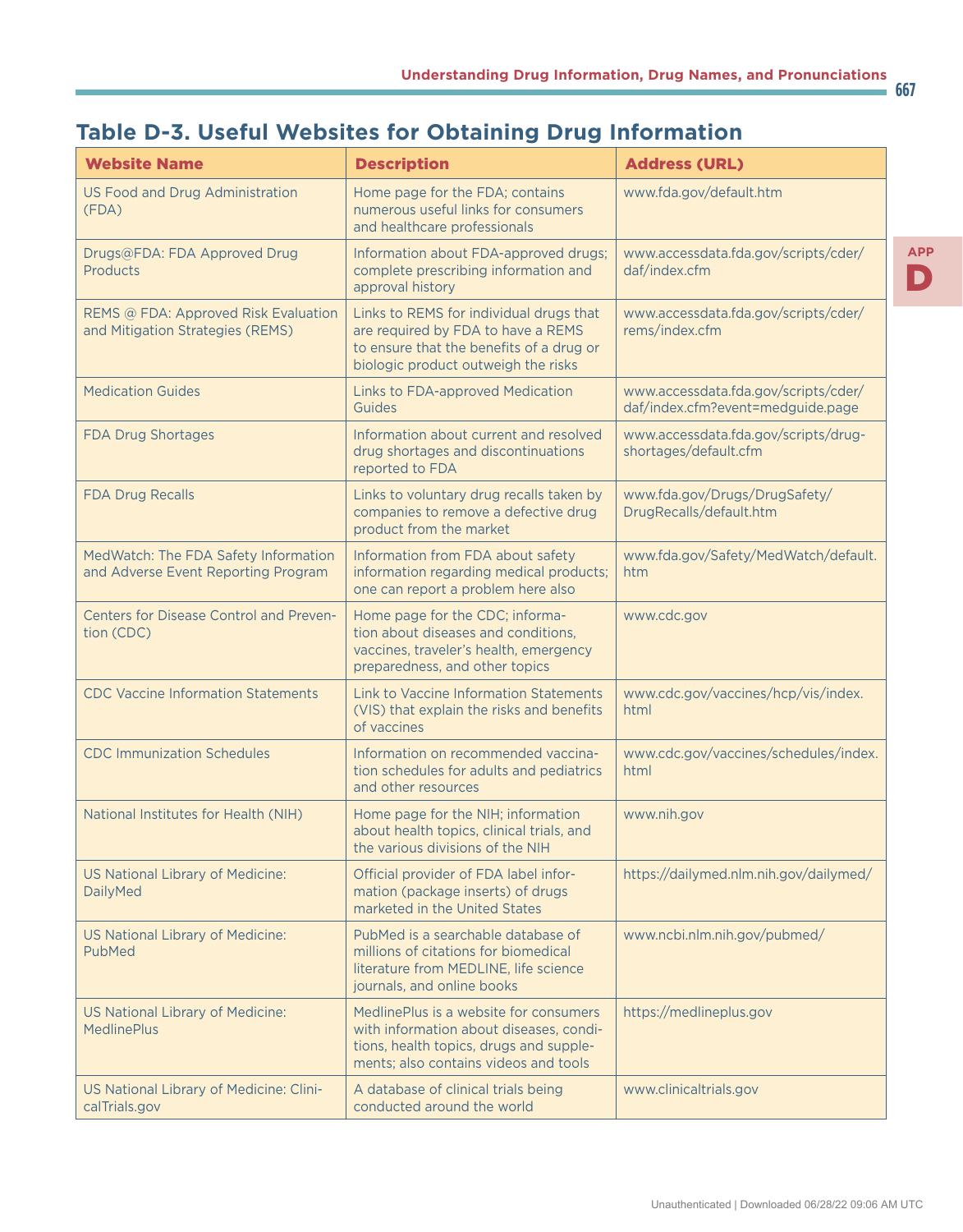| <b>Website Name</b>                               | <b>Description</b>                                                                                                                                             | <b>Address (URL)</b>             |
|---------------------------------------------------|----------------------------------------------------------------------------------------------------------------------------------------------------------------|----------------------------------|
| <b>ASHP</b>                                       | Home page for ASHP; news related<br>to health-system pharmacy and many<br>helpful links for pharmacy professionals                                             | www.ashp.org                     |
| <b>ASHP Pharmacy Technician</b>                   | Pharmacy technician section of the<br>ASHP website; information on news,<br>articles, toolkits, forums, and other<br>resources geared for technicians          | www.ashp.org/pharmacy-technician |
| <b>ASHP Drug Shortages Resource Center</b>        | Up-to-date information on current drug<br>shortages, including which products are<br>affected and why, the anticipated time<br>to resolution, and alternatives | www.ashp.org/Drug-Shortages      |
| <b>ASHP SafeMedication</b>                        | Website for patient medication infor-<br>mation, including My Medicine list and<br>medication tips and tools                                                   | www.safemedication.com           |
| <b>American Pharmacist Association</b><br>(APhA)  | Home page for APhA; news related to<br>pharmacy and many helpful links and<br>resources for pharmacy professionals                                             | www.pharmacist.com               |
| Institute for Safe Medication Practices<br>(ISMP) | Homepage for the ISMP; medication<br>error education and alerts, a section for<br>reporting, medication error tools and<br>resources                           | www.ismp.org                     |
| <b>NeedvMeds</b>                                  | Online resource for medication and<br>healthcare-related patient assistance<br>programs                                                                        | www.needymeds.org/about          |

tion errors to FDA's MedWatch website: www.fda.gov/ medwatch.4

Drug names contain a "stem" to identify a group of related drugs with common characteristics, such as similar mechanisms of action. **Table D-4** lists stem elements of common drug names. The stem can be a prefix (at the beginning of the name), infix (middle of the name), or suffix (end of the name).<sup>5,6</sup>

There are prefixes and infixes with specific meanings. For example, *Ar–*, *es–*, *lev–*, and *dex–* are used to name stereoisomers of drugs that are already named, such as formoterol–arformoterol, albuterol– levalbuterol, and lansoprazole–dexlansoprazole.

Drugs that have two-word names are usually salts, esters, or prodrugs. The active portion of the drug is listed first and the second word is the inactive portion, or the part of the ester or prodrug that is released in the body to the pharmacologically active component.<sup>7</sup> Examples include enalapril maleate, which is a prodrug that is converted to enalaprilat, and fosaprepitant dimeglumine, which is a prodrug that is converted to the active drug, aprepitant.

Monoclonal antibodies are named similarly. They all contain a prefix, an infix that represents the target, and the stem *–mab* used as a suffix. The prefix is a syllable or group of syllables that is used to create a unique name. The inflix contains information about the action or use of the antibody. The USAN has specific syllables that represent diseases or targets<sup>8</sup>:

- *ami-* = serum amyloid protein (SAP)
- *ba-* = bacterial
- *ci* = cardiovascular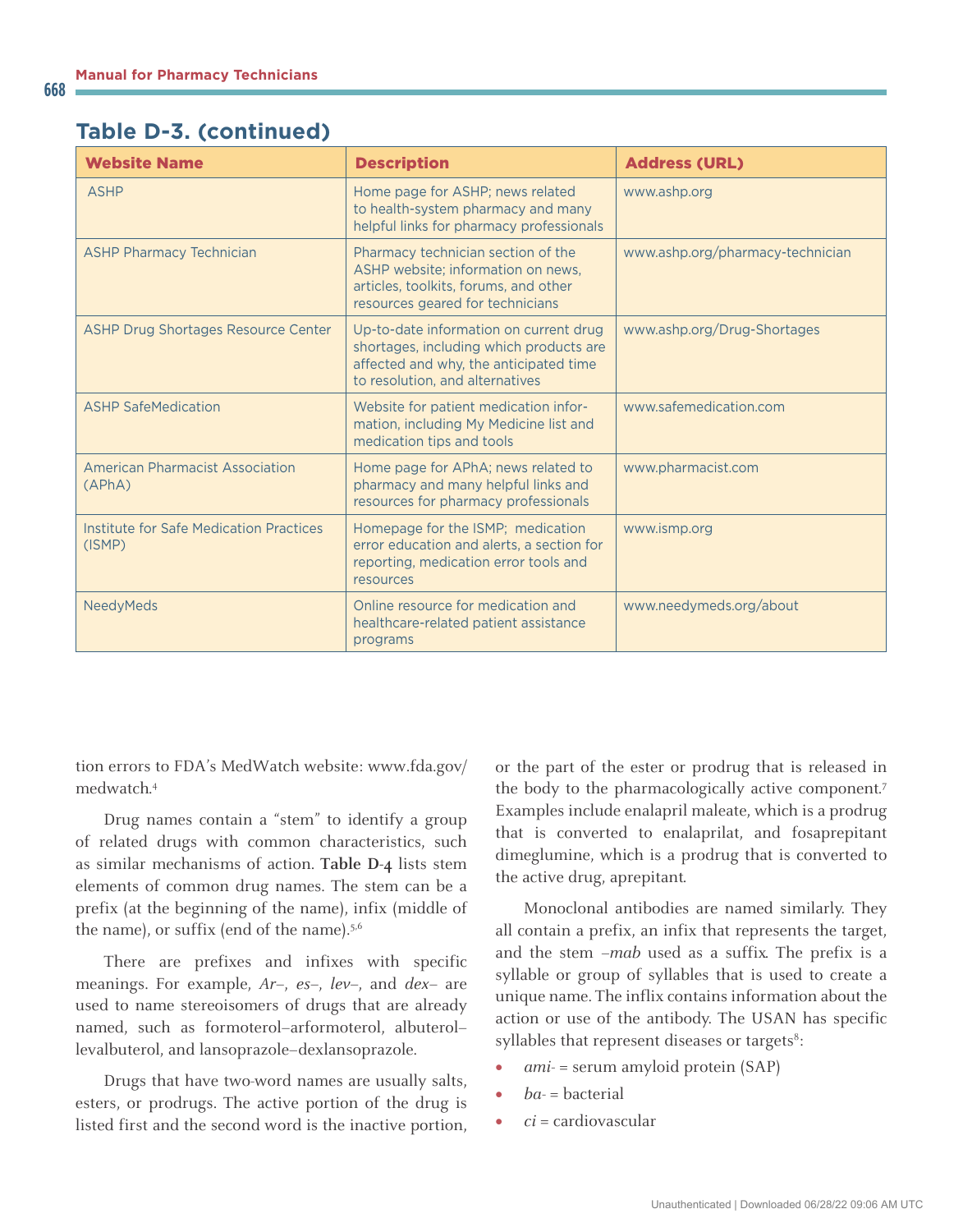- $d(e)$  = endocrine
- *fung* = antifungal
- *gros* = skeletal muscle mass-related growth factors and receptors
- *ki* = interleukins
- $li = \text{immunomodulating}$
- $\bullet$  *ne* = neural
- *os* = bone
- $ta =$  tumors
- $toxa =$  toxin target
- *vet* = veterinary use
- $vi = viruses$ , antiviral indications

Understanding monoclonal antibody naming can help differentiate the drugs from each other and provide a clue to the drug's target. For example, infliximab contains the inflix *–li–* and the suffix *–mab*. It is a monoclonal antibody that has immunomodulating properties. Abciximab contains the inflix *–ci–* and is a monoclonal antibody that is used to prevent cardiac ischemic complications.

Biosimilar products have a naming convention also. The biosimilar products are required to have a distinguishing suffix with four lowercase letters.9 Some examples of biosimilar products include infliximababda, infliximab-dyyb, and filgrastim-sndz.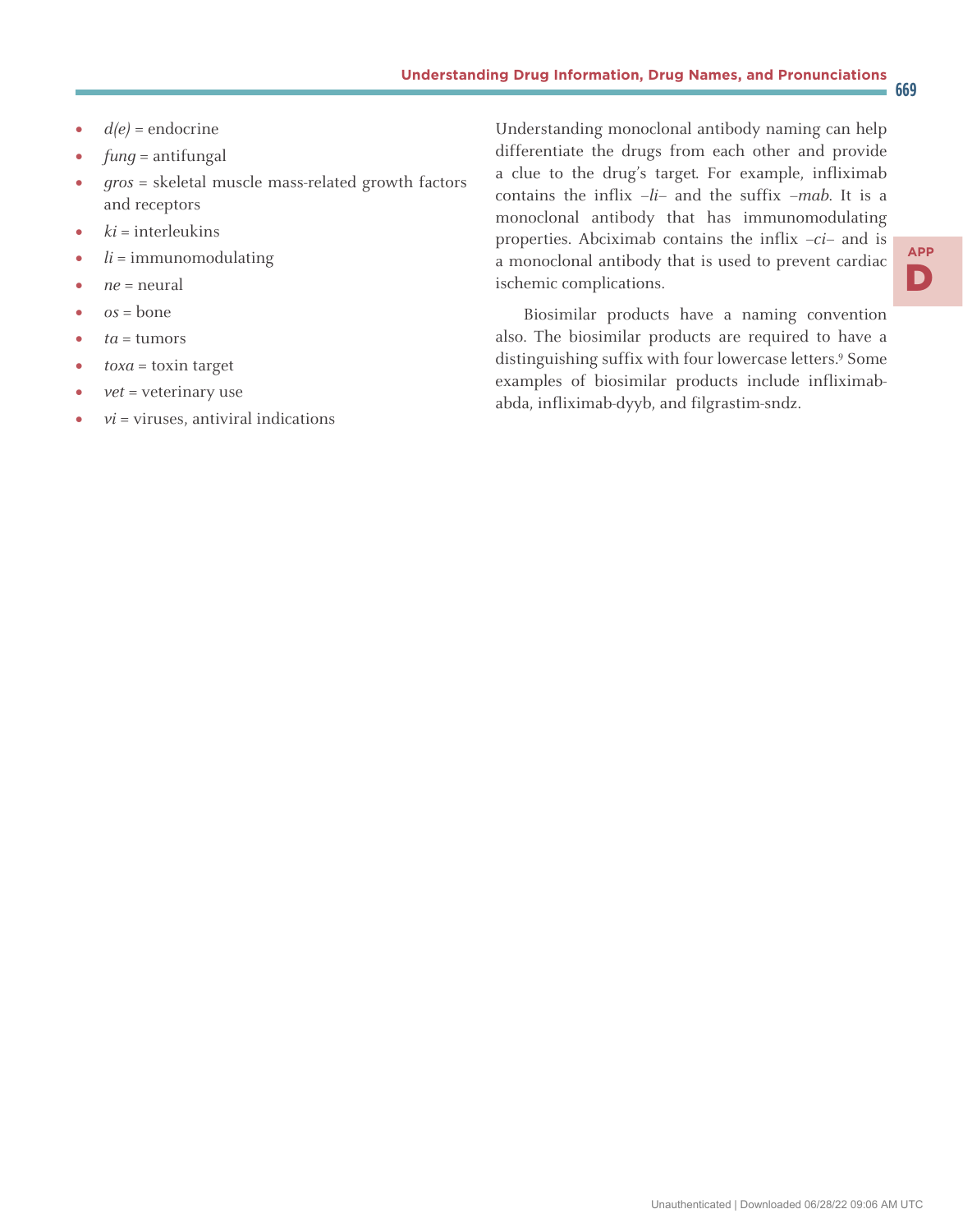### Table D-4. USAN STEM List<sup>4,5</sup>

| <b>Stem</b>   | Prefix, Infix, or<br><b>Suffix</b> | <b>Definition</b>                                                         | <b>Examples</b>                   |
|---------------|------------------------------------|---------------------------------------------------------------------------|-----------------------------------|
| actant        | -actant                            | Pulmonary surfactants                                                     | Beractant, calfactant, poractant  |
| afil          | $-afil$                            | Phosphodiesterase type 5 (PDE5)<br>inhibitors                             | Sildenafil, tadalafil, vardenafil |
| alol          | $-alol$                            | Combined alpha and beta blockers                                          | Labetalol                         |
| andr          | $-andr-$                           | Androgens                                                                 | nandrolone                        |
| anib          | $-anib$                            | Angiogenesis inhibitors                                                   | pegaptanib                        |
| arone         | -arone                             | Antiarrhythmics                                                           | donedarone                        |
| subgroup      | -jodarone                          | Indicates high iodine content                                             | amiodarone                        |
| ase           | $-ase$                             | <b>Enzymes</b>                                                            | alglucerase, dornase alfa         |
| subgroup      | -teplase                           | Tissue-type plasminogen activators                                        | alteplase                         |
| ast           | $-ast$                             | Antiasthmatics (not acting primarily as<br>antihistamines)                |                                   |
| subgroup      | $-lukast$                          | Leukotriene receptor antagonist                                           | montelukast, zafirlukast          |
| subgroup      | -milast                            | Type IV phosphodiesterase                                                 | roflumilast                       |
| astine        | -astine                            | Antihistaminics (histamine-H, receptor<br>antagonists)                    | clemastine                        |
| azenil        | -azenil                            | Benzodiazepine receptor agonists/<br>antagonists                          | flumazenil                        |
| azepam        | -azepam                            | Antianxiety agents (diazepam type)                                        | lorazepam, clonazepam             |
| bactam        | -bactam                            | Beta-lactamase inhibitors                                                 | sulbactam                         |
| barb          | $-barb-$                           | <b>Barbiturate derivatives</b>                                            | phenobarbital                     |
| caine         | $-caine$                           | Local anesthetics                                                         | dibucaine                         |
| calci         | $-calc$                            | Vitamin D analogs                                                         | calcitriol, calcipotriene         |
| capone        | -capone                            | Catechol-O-methyltransferase (COMT)<br>inhibitors                         | entecapone                        |
| cef           | $cef-$                             | Cephalosporins                                                            | cefazolin                         |
| cept          | $-cept$                            | Receptor molecules or membrane<br>ligands, native, modified, or synthetic |                                   |
| subgroup      | -bercept                           | Vascular endothelial growth factor<br>(VEGF) receptors                    | aflibercept                       |
| subgroup      | -nercept                           | Tumor necrosis factor receptors                                           | etanercept                        |
| subgroup      | $-tacept$                          | T-cell receptors                                                          | belatacept                        |
| <b>cillin</b> | $-cillin$                          | <b>Penicillins</b>                                                        | ampicillin                        |
| clidinium     | -clidinium                         | Muscarinic receptor agonists/antago-                                      | aclidinium bromide                |
|               | Also -ium                          | nists                                                                     |                                   |
| conazole      | -conazole                          | Systemic antifungals (miconazole type)                                    | fluconazole, oxiconazole          |
| cort          | $-cort-$                           | Cortisone derivatives                                                     | hydrocortisone                    |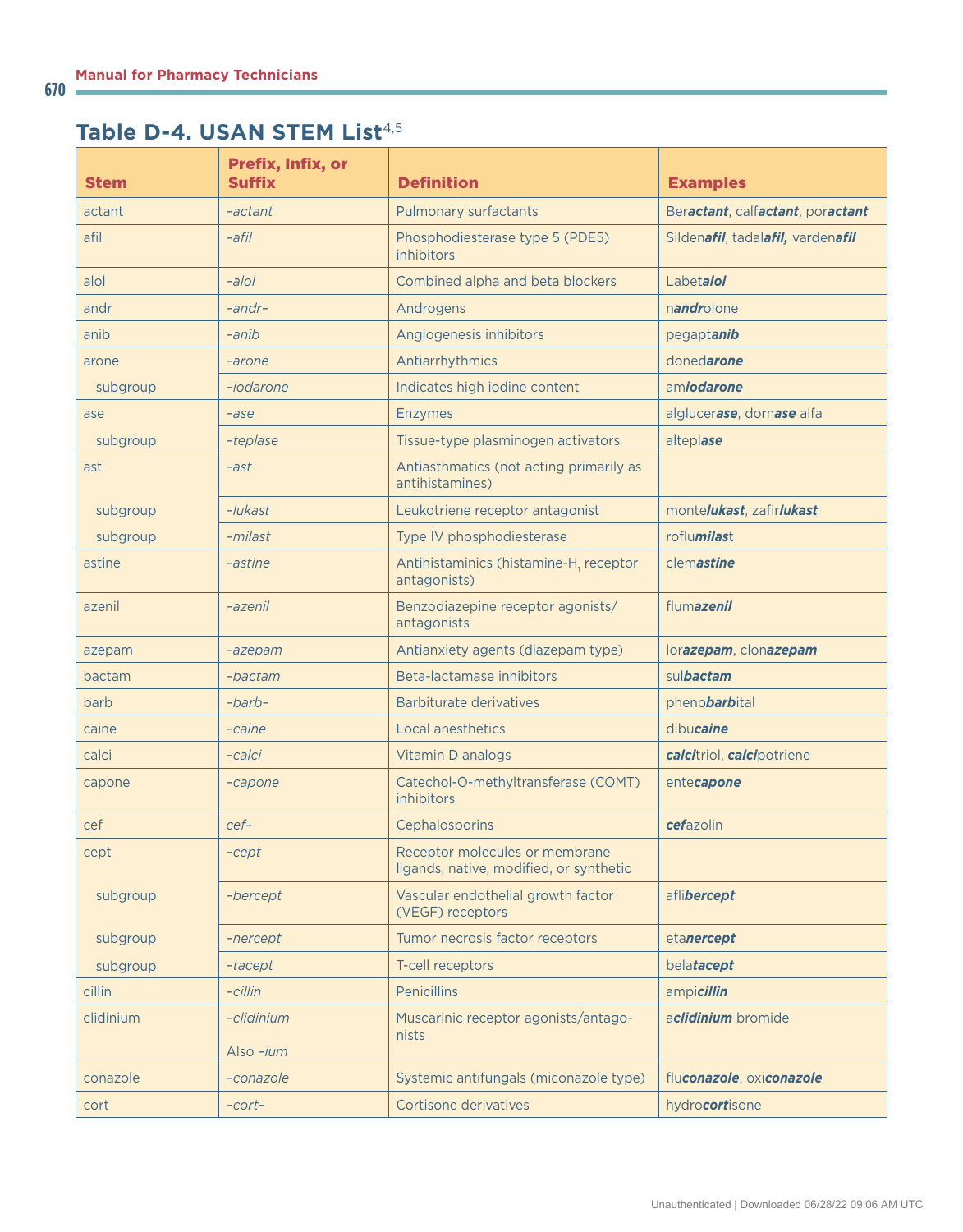| <b>Stem</b>        | Prefix, Infix, or<br><b>Suffix</b> | <b>Definition</b>                                                                                            | <b>Examples</b>                              |
|--------------------|------------------------------------|--------------------------------------------------------------------------------------------------------------|----------------------------------------------|
| coxib              | $-coxib$                           | Cyclooxygenase-2 inhibitors                                                                                  | celecoxib                                    |
| curium, curonium   | -curium.<br>-curonium              | Neuromuscular blocking agents<br>(quaternary; also ammonium<br>compounds)                                    | cisatracurium, vecuronium                    |
| cycline            | -cycline                           | Antibiotics (tetracycline derivatives)                                                                       | minocycline                                  |
| dil                | $-dil$ -, $-dil$                   | Vasodilators                                                                                                 | carvedilol                                   |
| dopa               | $-dopa$                            | Dopamine receptor agonists                                                                                   | levodopa                                     |
| drine              | -drine                             | Sympathomimetics                                                                                             | ephedrine                                    |
| entan              | -entan                             | Endothelin receptor antagonists                                                                              | bosentan                                     |
| erg                | $-erg-$                            | Ergot alkaloid derivatives                                                                                   | pergolide                                    |
| estr               | estr-, -estr-                      | Estrogens                                                                                                    | estrone                                      |
| estrant            | -estrant                           | Estrogen antagonists                                                                                         | fulvestrant                                  |
| fenacin            | -fenacin                           | Muscarinic receptor antagonists                                                                              | darifenacin                                  |
| fentanyl           | -fentanil                          | Narcotic analgesics (fentanyl deriva-<br>tives)                                                              | alfentanil                                   |
| f <sub>O</sub> (s) | $f$ os-, - $f$ o-, $f$ os-         | Phosphoro-derivatives                                                                                        | fosaprepitant, fosfomycin, cido-<br>$f$ ovir |
| gab                | -gab-, gab-                        | Gabamimetics                                                                                                 | gabapentin                                   |
| gest               | $-gest-$                           | Progestins                                                                                                   | megestrol                                    |
| giline             | -giline                            | Monoamine oxidase (MAO) inhibitors,<br>type B                                                                | selegiline                                   |
| glinide            | -glinide                           | Antidiabetic, sodium glucose co-trans-<br>porter 2 (SGLT2) inhibitors                                        | repaglinide                                  |
| gliptin            | -gliptin                           | Dipeptidyl aminopeptidase-IV inhibitors                                                                      | sitagliptin                                  |
| glitazone          | -glitazone                         | Peroxisome proliferator activating<br>receptor (PPAR) agonists<br>(thiazolidinedione derivatives)            | rosiglitazone                                |
| grel               | -grel-, -grel                      | Platelet aggregation inhibitors, primarily   anagrelide, clopidogrel,<br>platelet P2Y12 receptor antagonists | cangrelor                                    |
| kinra              | -kinra                             | Interleukin receptor antagonists                                                                             | anakinra                                     |
| lutamide           | -lutamide                          | Nonsteroid antiandrogens                                                                                     | bicalutamide, flutamide                      |
| mab                | $-mab$                             | Monoclonal antibodies                                                                                        | <i>imciromab</i>                             |
| mantadine, mantine | -mantadine,<br>-mantine            | Antivirals/antiparkinsonians                                                                                 | amantadine, rimantadine                      |
| melteon            | -melteon                           | Selective melatonin receptor agonist                                                                         | ramelteon                                    |
| mer                | $-mer$                             | Polymers                                                                                                     | cadexomer                                    |
| nab                | $-nab$ -, $nab$ -, $-nab$          | <b>Cannabinol derivatives</b>                                                                                | dronabinol                                   |
| nal                | nal-, -nal-                        | Narcotic agonists/antagonists                                                                                | nalmefene, methylnaltrexone                  |

 $\equiv$  671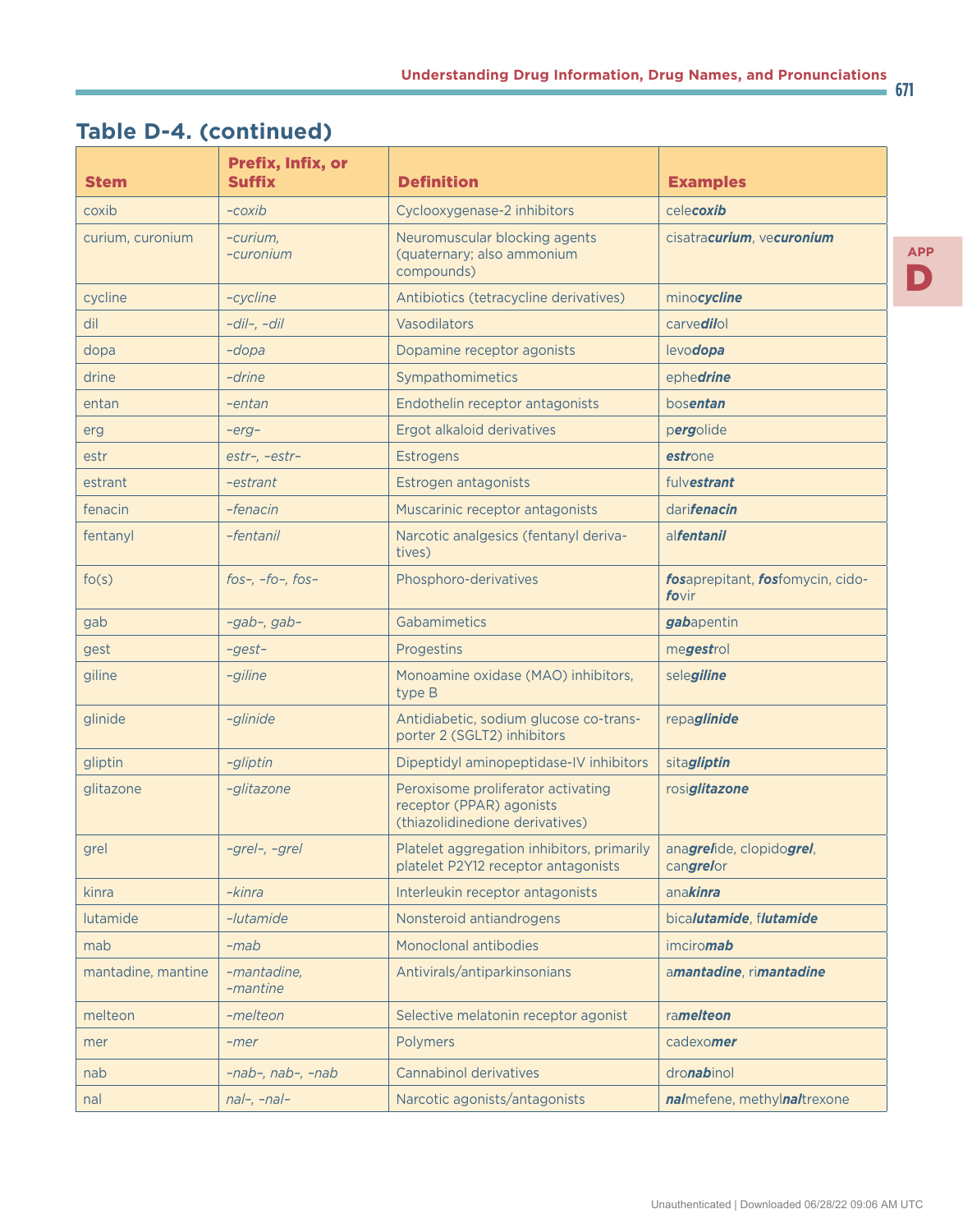| <b>Stem</b> | Prefix, Infix, or<br><b>Suffix</b> | <b>Definition</b>                                                                          | <b>Examples</b>                                 |
|-------------|------------------------------------|--------------------------------------------------------------------------------------------|-------------------------------------------------|
| olol        | $-$ olol                           | Beta-blockers (propranolol type)                                                           | timolol, atenolol                               |
| onide       | -onide                             | <b>Topical steroids</b>                                                                    | amcinonide                                      |
| orphan      | -orphan,-orphan-                   | Narcotic antagonists/agonists                                                              | dextromethorphan, levorphanol                   |
| oxacin      | $-oxacin$                          | Antibacterials (quinolone derivatives)                                                     | ciprofloxacin                                   |
| oxetine     | -oxetine                           | Antidepressants (fluoxetine-type)                                                          | fluoxetine                                      |
| parin       | -parin                             | Heparin derivatives and low molecular<br>weight heparins                                   | heparin, dalteparin, enoxaparin                 |
| parinux     | -parinux                           | Antithrombotic indirect selective<br>synthetic factor Xa inhibitors                        | fondaparinux                                    |
| peg         | peg-, -peg-                        | PEGylated compounds, covalent attach-<br>ment of macrogol (polyethylene glycol)<br>polymer | pegfilgrastim, pegaspargase                     |
| penem       | -penem                             | Antibacterial antibiotics, carbapenem<br>derivatives                                       | imipenem, meropenem                             |
| perone      | -perone                            | Antianxiety agents/neuroleptics                                                            |                                                 |
| subgroup    | -peridol                           | Antipsychotics (haloperidol type)                                                          | haloperidol                                     |
| subgroup    | -peridone                          | Antipsychotics (risperidone type)                                                          | risperidone                                     |
| pezil       | -pezil                             | Acetylcholinesterase inhibitors for<br>Alzheimer disease                                   | donepezil                                       |
| pin(e)      | $-pin(e)$                          | Tricyclic compounds                                                                        | doxepin, amoxapine, carbamaze-<br>pine          |
| platin      | -platin                            | Antineoplastics (platinum derivatives)                                                     | cisplatin, carboplatin                          |
| poetin      | -poetin                            | Erythropoietins                                                                            | epoetin alfa, darbepoetin alfa                  |
| pramine     | -pramine                           | Antidepressants (imipramine type)                                                          | desipramine, imipramine                         |
| prazole     | -prazole                           | Antiulcer agents (proton pump inhibi-<br>tors)                                             | omeprazole, pantoprazole                        |
| pred        | -pred-, pred-,<br>-pred            | Prednisone and prednisolone deriva-<br>tives                                               | methylprednisolone, prednisone,<br>prednisolone |
| pressin     | -pressin                           | Vasoconstrictors (vasopressin deriva-<br>tives)                                            | desmopressin, vasopressin                       |
| pril        | -pril                              | Antihypertensives (ACE inhibitors)                                                         | enalapril, lisinopril                           |
| profen      | -profen                            | Anti-inflammatory/analgesic agents<br>(ibuprofen type)                                     | ibuprofen, ketoprofen                           |
| prost       | -prost, -prost-                    | Prostaglandins                                                                             | dinoprost                                       |
| rifa        | $rifa-$                            | Antibiotics (rifamycin derivatives)                                                        | rifapentine, rifampin                           |
| rozole      | -rozole                            | Aromatase inhibitors                                                                       | anastrozole, letrozole                          |
| rubicin     | -rubicin                           | Antineoplastic antibiotics (daunorubicin<br>type)                                          | daunorubicin, idarubicin                        |
| sal         | sal-, -sal, -sal-                  | Anti-inflammatory agents (salicylic acid<br>derivatives)                                   | diflunisal, mesalamine, balsala-<br>zide        |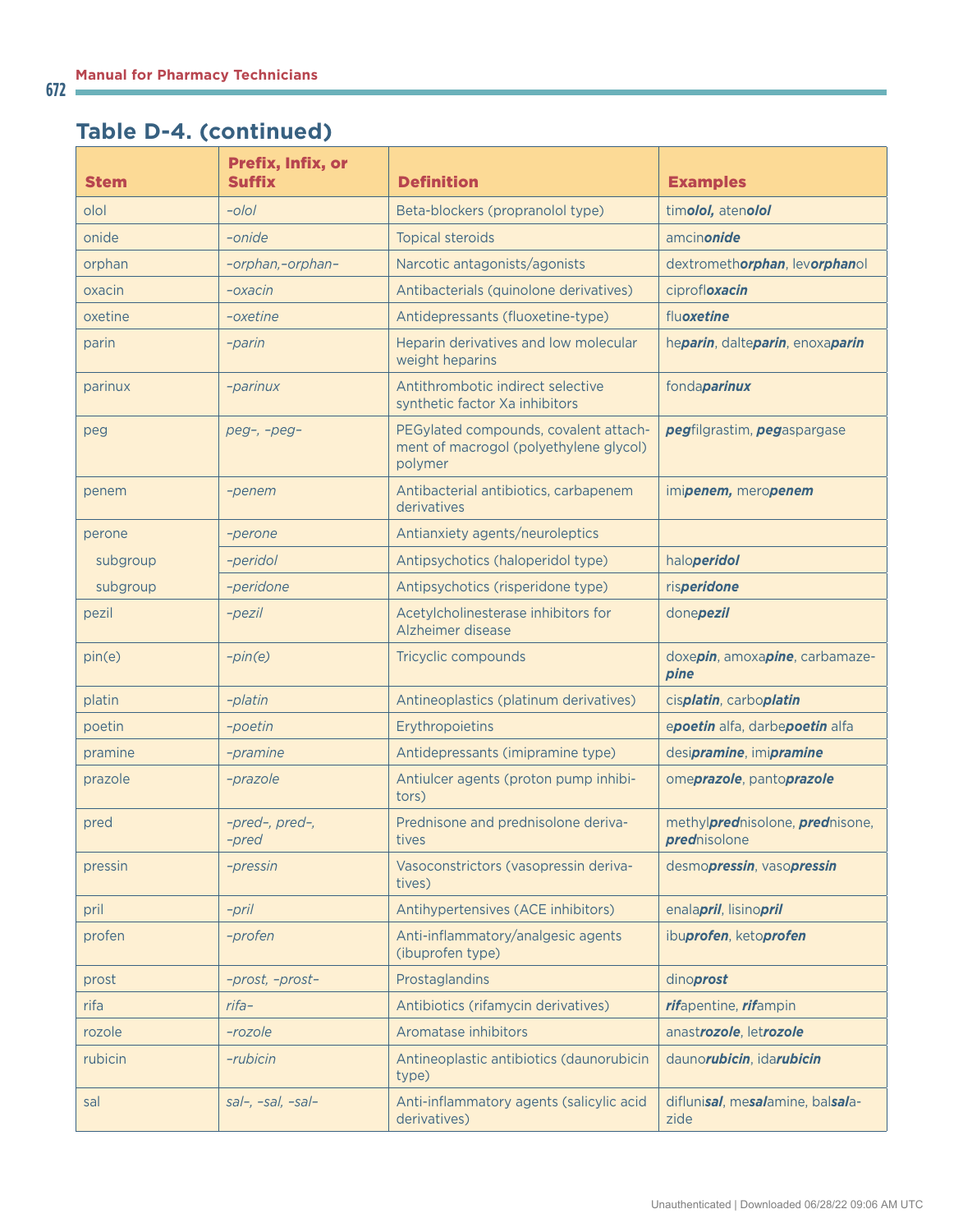| <b>Stem</b> | Prefix, Infix, or<br><b>Suffix</b> | <b>Definition</b>                                                                                                      | <b>Examples</b>              |
|-------------|------------------------------------|------------------------------------------------------------------------------------------------------------------------|------------------------------|
| sartan      | -sartan                            | Angiotensin II receptor antagonists                                                                                    | losartan, eprosartan         |
| setron      | -setron                            | Serotonin 5-HT <sub>z</sub> antagonists                                                                                | ondansetron, dolasetron      |
| sidone      | -sidone                            | Antipsychotics with binding activity on<br>serotonin (5-HT <sub>24</sub> ) and dopamine (D <sub>2</sub> )<br>receptors | lurasidone, ziprasidone      |
| som         | $SOM-$                             | Growth hormone derivatives                                                                                             | somatropin                   |
| statin      | -statin                            | Antihyperlipidemics (HMG-CoA reduc-<br>tase inhibitors)                                                                | atorvastatin, lovastatin     |
| steride     | -steride                           | Testosterone reductase inhibitors                                                                                      | dutasteride, finasteride     |
| stigmine    | -stigmine                          | Cholinesterase inhibitors (physostig-<br>mine type)                                                                    | pyridostigmine, rivastigmine |
| stim        | $-stim$                            | Colony stimulating factors                                                                                             |                              |
| subgroup    | -gramostim                         | Granulocyte macrophage colony-stimu-<br>lating factor (GM-CSF)                                                         | sargramostim                 |
| subgroup    | -grastim                           | Granulocyte colony-stimulating factor<br>$(G-CSF)$                                                                     | filgrastim                   |
| sulfa       | sulfa-                             | Antimicrobials (sulfonamide derivatives)                                                                               | sulfasalazine                |
| taxel       | -taxel                             | Antineoplastics, taxane derivatives                                                                                    | docetaxel, paclitaxel        |
| tecan       | -tecan                             | Antineoplastics (camptothecin deriva-<br>tives)                                                                        | irinotecan, topotecan        |
| thiazide    | -thiazide                          | Diuretics (thiazide derivatives)                                                                                       | hydrochlorothiazide          |
| tide        | -tides                             | Peptides                                                                                                               | octreotide                   |
| subgroup    | -glutide                           | Glucagon-like peptide (GLP) analogs                                                                                    | liraglutide                  |
| subgroup    | -paratide                          | Parathyroid hormone related peptide                                                                                    | teriparatide                 |
| tidine      | -tidine                            | H <sub>2</sub> -receptor antagonists (cimetidine<br>type)                                                              | cimetidine, ranitidine       |
| tinib       | -tinib                             | Tyrosine kinase inhibitors                                                                                             | erlotinib                    |
| toin        | -toin                              | Antiepileptics (hydantoin derivatives)                                                                                 | phenytoin                    |
| traline     | -traline                           | Selective serotonin reuptake inhibitors<br>(SSRIs)                                                                     | sertraline                   |
| triptan     | -triptan                           | Antimigraine agents (5-HT <sub>IB/ID</sub> receptor<br>agonists)                                                       | sumatriptan                  |
| trop        | -trop-, -trop, trop-               | Atropine derivatives                                                                                                   | atropine, benztropine        |
| vin         | $vin-, -vin-$                      | Vinca alkaloids                                                                                                        | vinblastine, vincristine     |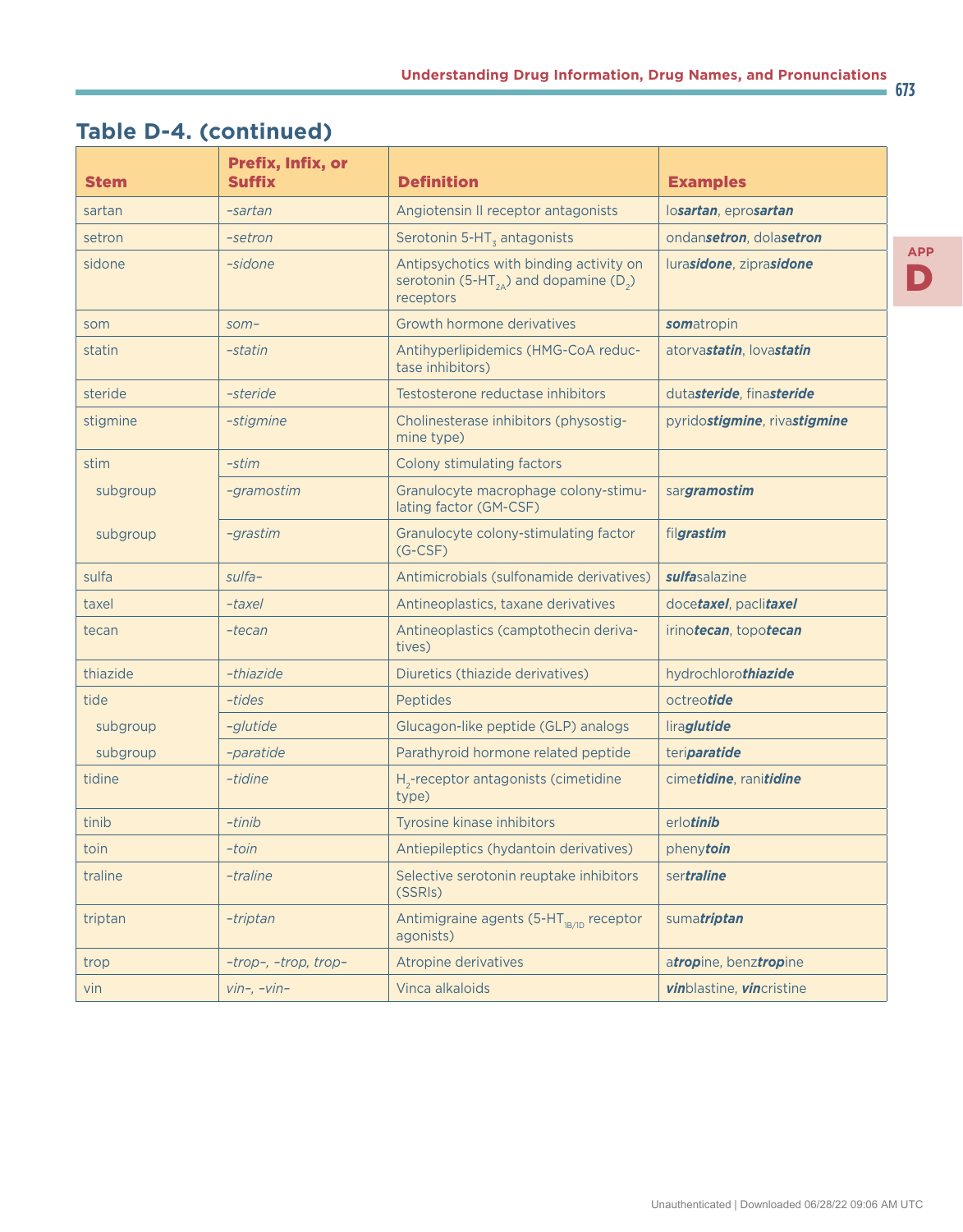| <b>Stem</b> | Prefix, Infix, or<br><b>Suffix</b> | <b>Definition</b>                                  | <b>Examples</b>                     |
|-------------|------------------------------------|----------------------------------------------------|-------------------------------------|
| <b>vir</b>  | $-vir-$ , $-vir$ , $vir-$          | <b>Antivirals</b>                                  | delavirdine, ganciclovir            |
| subgroup    | $-amivir$                          | Neuraminidase inhibitors                           | oseltamivir, zanamivir              |
| subgroup    | -cyclovir, -ciclovir               | Antivirals (acyclovir type)                        | acyclovir, famciclovir, penciclovir |
| subgroup    | <i>-navir</i>                      | HIV protease inhibitors (saquinavir<br>type)       | indinavir, ritonavir                |
| subgroup    | -tegravir                          | Integrase inhibitors                               | elvitegravir                        |
| subgroup    | <i><u>-virenz</u></i>              | Non-nucleoside reverse transcriptase<br>inhibitors | efavirenz                           |
| zolamide    | -zolamide                          | Carbonic anhydrase inhibitors                      | brinzolamide                        |

IV = intravenous.

## **PRONUNCIATION GUIDE**

The USAN developed and approved a pronunciation guide to help with pronunciation of drug names. Syllables are based on phonetics. A prime mark (**'**) follows the primary accent syllable, and a double prime mark (**"**) follows a secondary accent syllable. Syllables are separated by a blank space, such as filgrastim (fil gra' stim) and fosaprepitant (fos" a pre' pi tant). Short vowels do not contain any special designations, but long vowels are designated as follows<sup>10</sup>:

- $a = av$
- $e = ee$
- $I = eye$
- $\bullet$  o = oh or oe (if used with a consonant)
- $u = ue$
- $y = ee$  or  $eye$

Many drug information references incorporate pronunciations and phonetic spelling in their databases. Prescribing information, including patient package inserts and Medication Guides, also lists the phonetic spelling and pronunciation of brand names and/or generic names. Some references have verbal pronunciations, such as drugs.com. **Table D-5** lists common drug names with their phonetic spelling.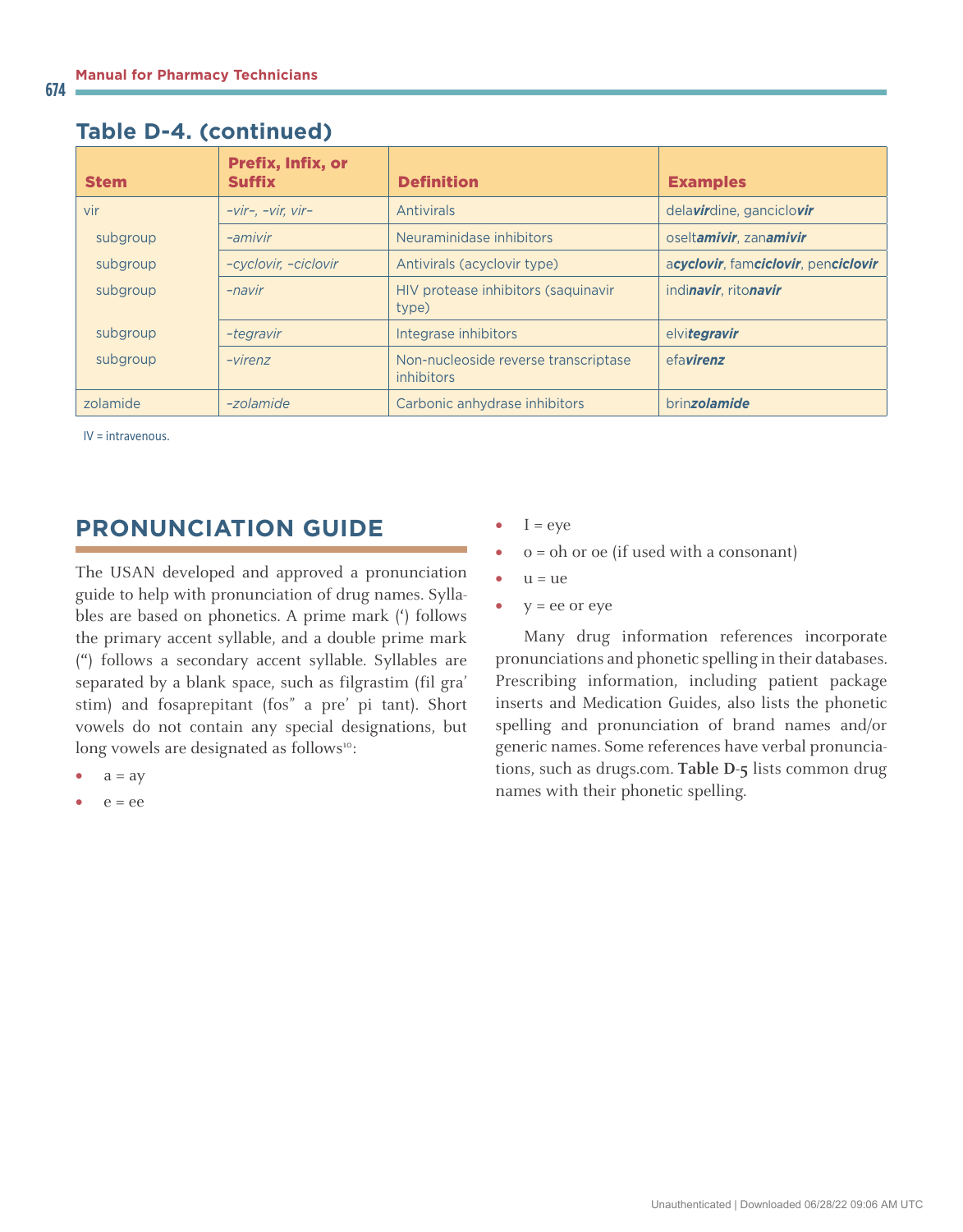### **Table D-5. Common Drug Names and Their Phonetic Spelling**

| <b>Generic Name</b> | <b>Phonetic Spelling</b>           |
|---------------------|------------------------------------|
| Acetaminophen       | a seet' a min' oh fen              |
| Albuterol           | al byoo' ter ole                   |
| Allopurinol         | al oh pure' i nole                 |
| Alprazolam          | al pray' zoe lam                   |
| Amlodipine          | am loe' di peen                    |
| Amoxicillin         | a mox i sil' in                    |
| <b>Aspirin</b>      | as' pir in                         |
| Atenolol            | a ten' oh lole                     |
| Atorvastatin        | a tore' va stat in                 |
| Azithromycin        | az ith roe mye' sin                |
| <b>Bupropion</b>    | byoo proe' pee on                  |
| Carvedilol          | kar' ve dil ol                     |
| Citalopram          | sye tal' oh pram                   |
| Clonazepam          | kloe na' ze pam                    |
| Clopidogrel         | kloe pid' oh grel                  |
| Cyclobenzaprine     | sye kloe ben' za preen             |
| <b>Duloxetine</b>   | doo lox' e teen                    |
| Escitalopram        | es sye tal' oh pram                |
| Fluoxetine          | floo ox' e teen                    |
| Fluticasone         | floo tik' a sone                   |
| Furosemide          | fyoor oh' se mide                  |
| Gabapentin          | ga' ba pen tin                     |
| Glipizide           | glip' i zide                       |
| Hydrochlorothiazide | hye" droe klor" oh thye' a<br>zide |
| Hydrocodone         | hye" droe koe' done                |
| Ibuprofen           | eye byoo' proe fen                 |

# **Table D-5. (continued)**

| <b>Generic Name</b> | <b>Phonetic Spelling</b> |
|---------------------|--------------------------|
| Insulin glargine    | in' su lin glar' geen    |
| Levothyroxine       | lee voe thye rox' een    |
| Lisinopril          | lyse in' oh pril         |
| Losartan            | loe sar' tan             |
| Meloxicam           | mel ox' i cam            |
| Metformin           | met for' min             |
| Methylphenidate     | meth" il fen' i date     |
| Metoprolol          | me toe' proe lole        |
| Montelukast         | mon te loo' kast         |
| Omeprazole          | oh mep' ra zole          |
| Oxycodone           | ox i koe' done           |
| Pantoprazole        | pan toe' pra zole        |
| Potassium           | poe tass' i um           |
| Pravastatin         | pra' va stat in          |
| Prednisone          | pred' ni sone            |
| Propranolol         | proe pran' oh lole       |
| Ranitidine          | ra ni' ti deen           |
| Rosuvastatin        | roe soo' va sta tin      |
| Sertraline          | ser' tra leen            |
| Simvastatin         | sim' va stat in          |
| Tamsulosin          | tam soo' loe sin         |
| <b>Tramadol</b>     | tra' ma dole             |
| Trazodone           | traz' oh done            |
| Venlafaxine         | ven' la fax een          |
| Warfarin            | war' far in              |
| Zolpidem            | zol' pi dem              |